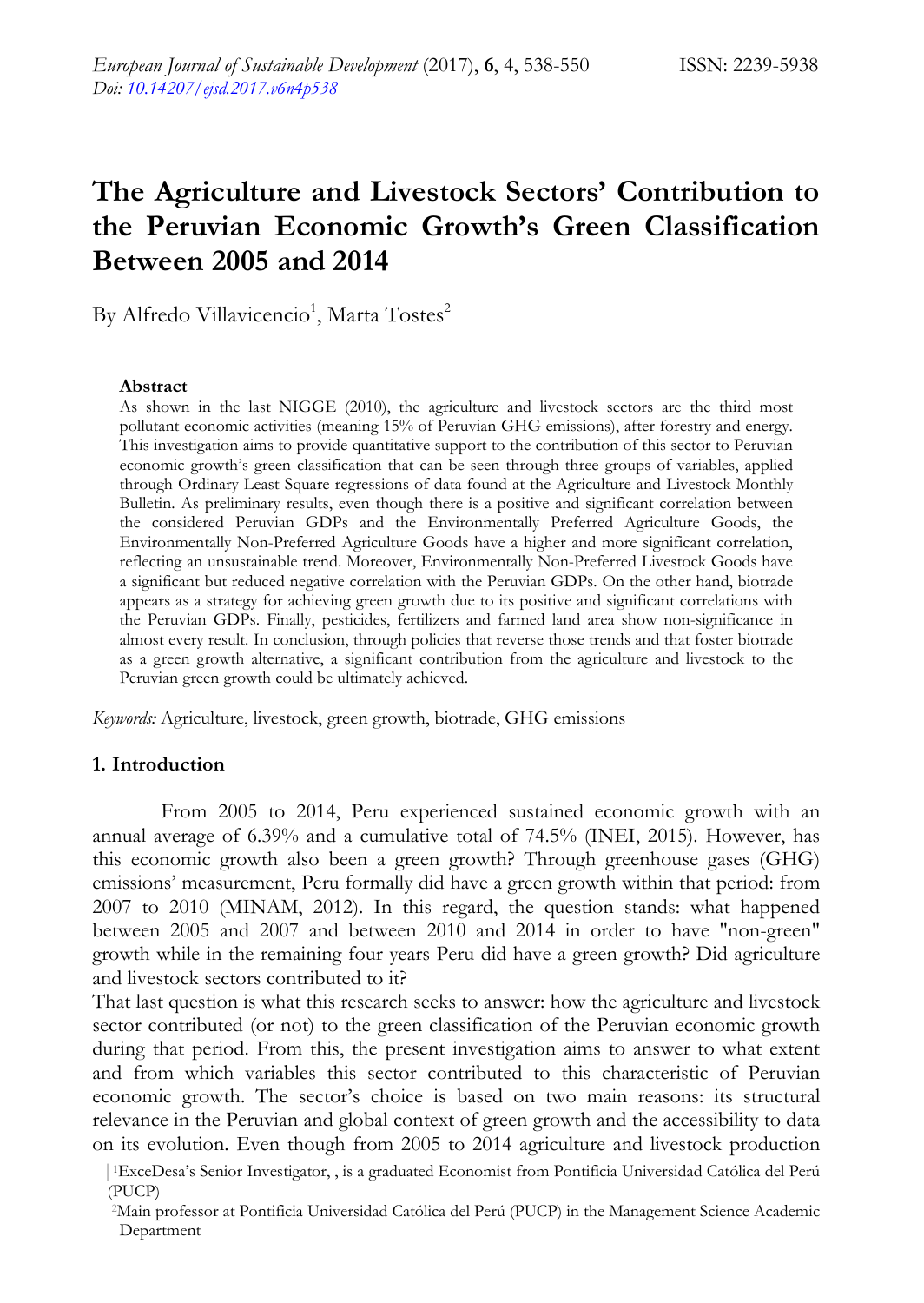lost share in total GDP, from 6.2% to 5.1%, it maintained an average annual growth of 4.8% and a cumulative variation of 44.70%. As for its share in GDP, such is relatively low when compared with that in the last decade of the economically active population (EAP) from this sector accounted for around 29% of the total (INEI, 2015).

On the other hand, it is important to consider that the agriculture and livestock sectors are some of the most vulnerable and the most affected by climate change (FAO, 2014). For that reason, studies about the impact of these sectors can help determine whether control policies and environmental management should target more this activity. From a GHG emissions perspective, the Peruvian National Inventory of GHG Emissions showed that the activities in the agriculture and livestock sectors are the third ones to produce more GHG: after forestry and mining: agriculture and livestock represented 19.5% of the total (MINAM, 2010). A study by the Food and Agriculture Organization (FAO, 2014) disaggregates the ten billion tons of CO2 emitted by the agriculture and livestock sectors worldwide: 63% is related to fermentation and animals' manure management, 13% to the use of synthetic fertilizers, 10% to the sowing of rice, 5% to the burning of agricultural land, among others. However, the amount of comprehensive research examining the relationship between agriculture, livestock and green growth is quite small and fragmented. In that sense, this research seeks to partially fill that gap through the Ordinary Least Square (OLS) regressions between the three GDP (total, agriculture and livestock) and three groups of variables: productive specialization in environmentally preferable and not preferable agriculture and livestock goods, agriculture and livestock inputs, and biotrade.

# **2. Literature Review**

To understand the concept of green economy and its empirical application for Peru, it is essential to observe the evolution of related concepts. As a consequence, in chronological order of introduction into the academic debate, the definitions of the following terms (the ones used throughout this investigation) will be provided: sustainable development, biotrade, and green growth. First of all, sustainable development was introduced in 1980 within the World Conservation Strategy developed by the International Union for Conservation of Nature (IUCN). Since its introduction, the concept has been related to the natural resources administration. Seven years later, the Brundtland Report (1987), prepared by a group of UN experts led by the then Prime Minister of Norway, Gro Harlem Brundtland, introduced the notion of sustainable development, as *"development that meets the needs of the present generations without compromising the ability of future generations to meet their own needs"* (Brundtland, 1987: 1).

Moreover, at the Sixth Conference of the Parties to the United Nations Framework Convention on Climate Change (COP) in 1996, the UN Conference on Trade and Development (UNCTAD) first developed the concept of biotrade. Although this is not the result of the concept of bio-economy, its relationship with that concept is undeniable. Fairlie (2013) collects the best known definition of biotrade developed by UNCTAD in 2007:

"Within this framework the term BioTrade is understood to include activities related to the collection or production, transformation, and commercialization of goods and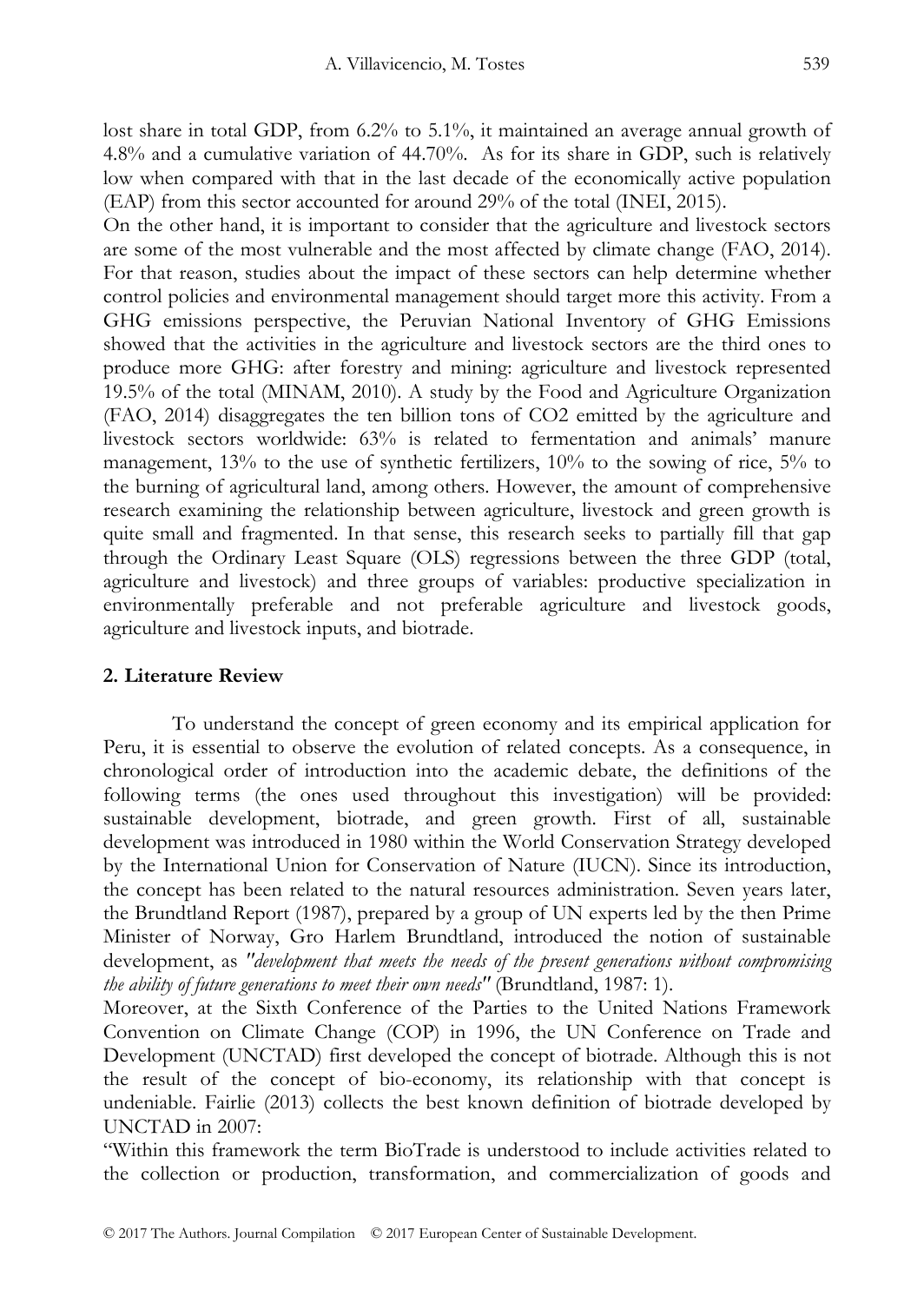services derived from native biodiversity (genetic resources, species and ecosystems) according to criteria of environmental, social and economic sustainability" (UNCTAD, 2007: 1).

After contextualizing some basic green growth related concepts, the concept of green growth itself has been nominated for several decades, and it is the OECD, in the words of Fairlie (2013), which defines the objective of green growth as: *"to increase production through administration of scarce natural resources, which results from the reduction of carbon intensity and adverse environmental impacts arising from the process of the food chain and the improvement of the presentation of environmental services"* (Fairlie, 2013: 7)*.* Likewise, green growth focuses on generating or accelerating economic growth by reducing environmental costs, which may be measured in different ways: ecological footprint, GHG emissions, share of organic inputs, among others. For this particular investigation, it is interpreted as having an economic growth that goes hand by hand with a productive specialization in environmentally preferable goods.

# **3. Stylized Facts**

# **3.1 Peruvian Agriculture and Livestock Sectors**

Peru had a decade of sustained economic growth: from 2005 to 2014, the Gross Domestic Product, measured at constant 2007 prices, grew by an annual average of 6.39% and a cumulative 74.5%. The highest growth in annual average rates during the period studied economic activities were: telecommunications and other information services (12.5%), construction (11.0%) and financial services, insurance and pensions (9.1 %). However, the sectors that grew the least were the extraction of oil, gas, minerals and related services (3.5%), fisheries and aquaculture (3.7%) and agriculture, livestock hunting and forestry (4.1%) (INEI, 2015).

Furthermore, from 2005 to 2014, agriculture, livestock and hunting had an average annual growth of its gross domestic product, at constant 2007 prices, of 4.1%. Such GDP steady growth in the sector is due to reasons such as the 6.2% growth from 2005 to 2012 of the farmed area, the increase of around 2% of foreign investment in this specific sector, the tripling of multiple placements of banks and rural banks, the 68.2% rise in indexes of products' prices in the sector, among others. Quite similar to the mining activity, from 2005 to 2009, the average annual variation rate of the agriculture and livestock was 5.9%, while that from 2009 to 2014 annual average growth rate was 3.0% (INEI, 2015). In this scenario, one of the reasons is also in reducing external demand for agricultural products due to the international crisis lived in the last years of the past decade. Even though non-traditional agricultural exports were gaining a greater share of total exports at the beginning of the period, the reduced foreign demand and increased agricultural imports due to the increased trade openness slowed the sectors' growth (Mendoza & Tello, 2011; COMEX, 2013).

From the data presented by the Ministry of Agriculture and Irrigation (MINAGRI, 2015), some differences in the growth of the agricultural sector and livestock appear. Even though both sectors are clearly seasonal variables, their differences in variation have dissimilar origins. For example, the agriculture GDP at constant 1994 prices grew by 113% from January 2005 to November 2014, while livestock grew less, 95.27%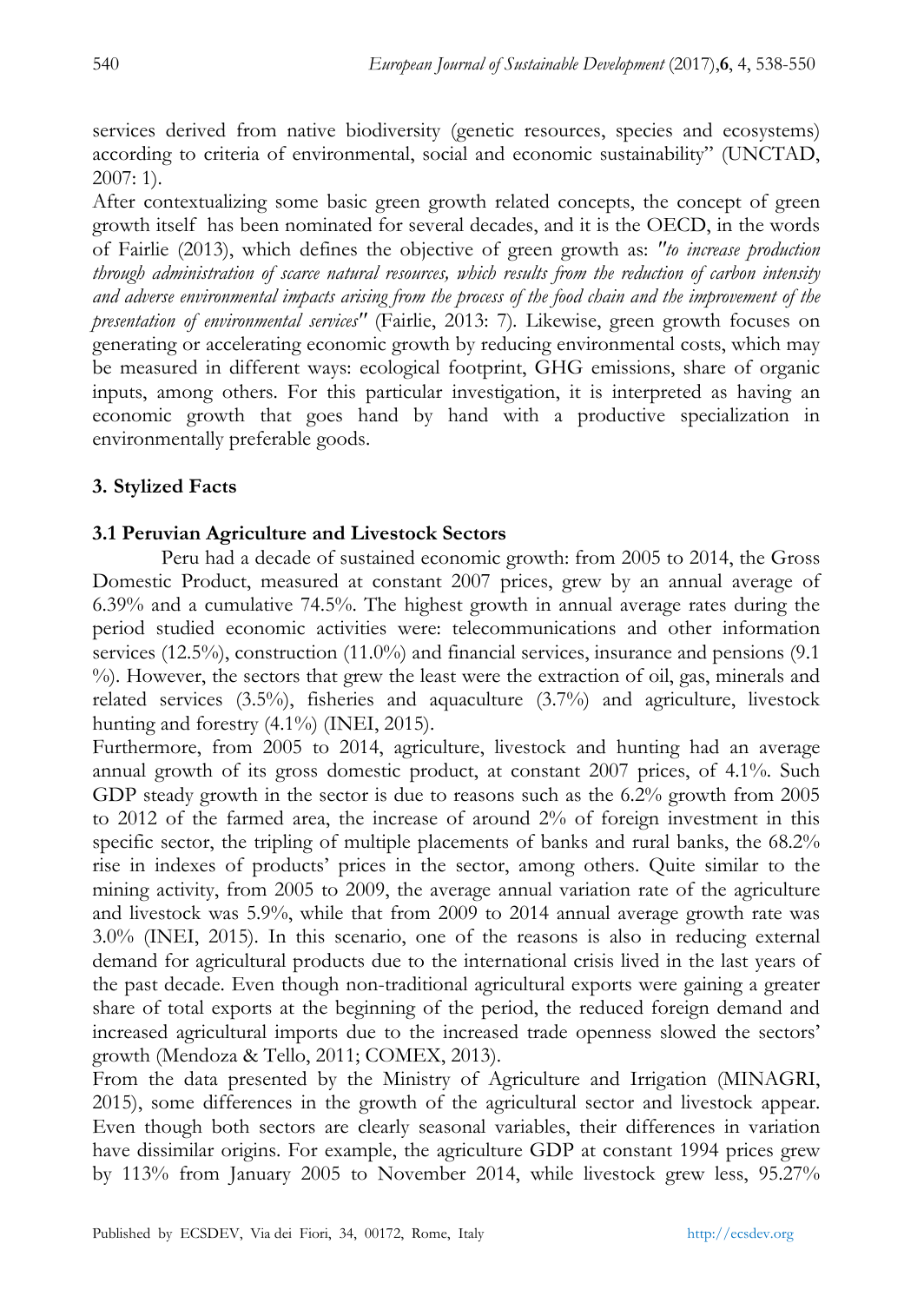(MINAGRI, 2015). Both GDP have grown prominently; however, the faster growing agriculture sector shows that the livestock sector has been losing presence in the sector. Indeed, it can also be seen in the disaggregated data of studied sector on its GDP, where the livestock sector has grown only 55.26%, compared to the 113% of the agriculture sector (MINAGRI, 2015).

# **3.2 Peruvian Green Growth**

By 2050, without strong environmental policies and regulations, Peru could lose between 10% and 15% of its plant species (SERNANP, 2015) and, until 2012, already had 301 species in danger of extinction (Peru Ecológico, 2012), and by 2030, a loss of more than 22% of the glacier area since 1980 could be reached (Vargas, 2009). Because of the huge risks around climate change in Peru, the United Nations Industrial Development Organization (UNIDO, 2012) details a list of indicators of industry and green growth. In this regard, the Ministry of Environment (2012) applied these indicators to monitor the performance of green growth for Peru from 2000 to 2010. Within these, results can be seen only in the period from 2007 to 2010 there was green growth in Peru (higher economic growth than changes in GHG emissions). The application of the Ministry of Environment (2012) to UNIDO's indicators suggests that the reasons are linked to the drop in the percentage of households using solid fuels to cook 18% in 2007 and half (9%) in 2010 ; forestry production fell from 9,367  $m^3$  in 2007 to 6.258  $m^3$  in 2009 (since 2003, when there was only accelerated deforestation); the metal mining production had a slight slowdown in 2007 and 2008; there was a public environmental expenditure above average from 2009 to 2012; the slowdown in the production of fish between 2006 and 2009; among others.

Also, when the share of agriculture on the green growth is observed, it cannot be left aside to analyze changes in productive specialization through those agriculture and livestock products that affect positively or negatively the environment. To do so, the list of Environmentally Preferable Goods presented by Garcia (2008) is taken into account, from which the following Environmentally Preferable Agriculture Goods are taken into consideration: cocoa, tea, hard corn, flour corn and cotton. Regarding these products and comparing December 2005 with December 2014, the volume of corn starch grew by 563%; the Cocoa, 200%; and hard corn, 28%; while the volume of cotton was reduced by 83% and tea by 63% (MINAGRI, 2015). On the other hand, Environmentally Non-Preferable Agriculture Goods (ENPAG) are studied through just a one product proxy: rice. In both cases, it is due to the strong impact they have on methane emissions and GHG broadly. Thus, between December 2005 and 2014, the volume of rice production grew by 39% (MINAGRI, 2015). As for Environmentally Non-Preferable Livestock Goods, its production approximate will the sum of the volumes of cow, sheep, poultry and pork meat production increased significantly by 74.75% (MINAGRI, 2015) during the studied decade.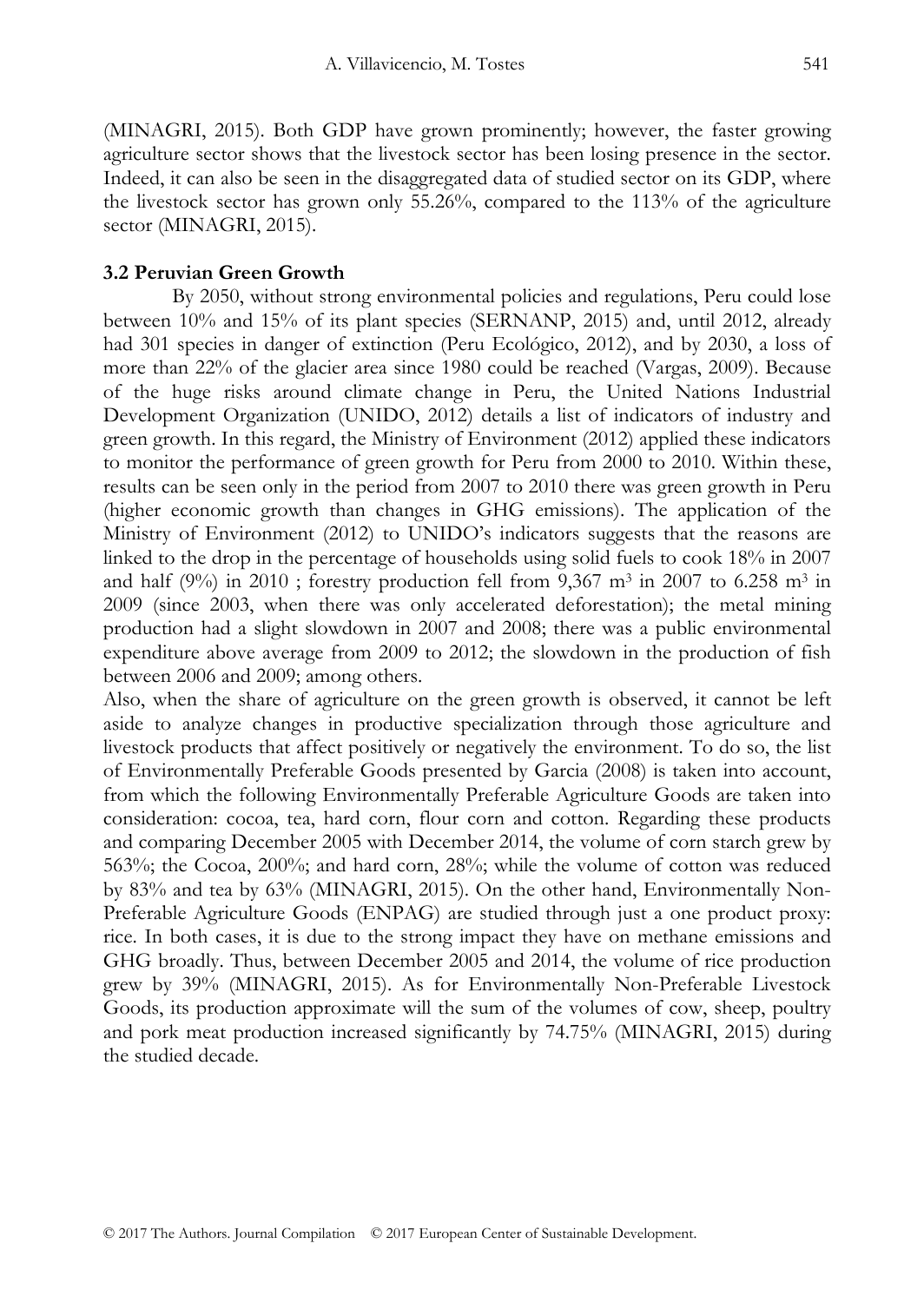

*Figure 1. Production volume (tons) of EPAG, ENPAG, and ENPLG, 2005-2014 (Decembers) Source: Agriculture and Livestock Monthly Bulletin – MINAGRI.* 

Furthermore, within the agricultural sector and its link with the green growth potential, it should be studied what have been the changes in the volume of inputs that the sector requires (most notably farmed land, fertilizers and pesticides). Thus, first, the area planted is a variable that has a clear seasonality, as the months being compared. Therefore, when compared the months of January 2005 to 2014, a growth of 13.52% is observed; this month is also close to the average growth of other months (MINAGRI, 2015). Nevertheless, Peruvian fertilizer production is quite low; in average, 95% of the volume is imported throughout the decade studied. Even though both the volume of imports of fertilizers such as pesticides have been variable without a particular seasonality and irregularity, their imports will be used as a proxy due to their high share in the amount located in the market. In the case of import of fertilizers, an increase throughout the period of around 60% can still be seen (with a few variations), while pesticides have in fact quadrupled their volume in this decade (MINAGRI, 2015).



*Figure 2. Pesticides and Fertilizers Imports Volume in Peru Source: Agriculture and Livestock Monthly Bulletin – MINAGRI.* 

In addition, few authors have written about green growth in Peru and other related topics (such as biotrade, green economy, among others) that have direct implications on green growth. Among them, Vargas (2009) shows some ways in which climate change has affected and continues affecting the Peruvian economic growth, which has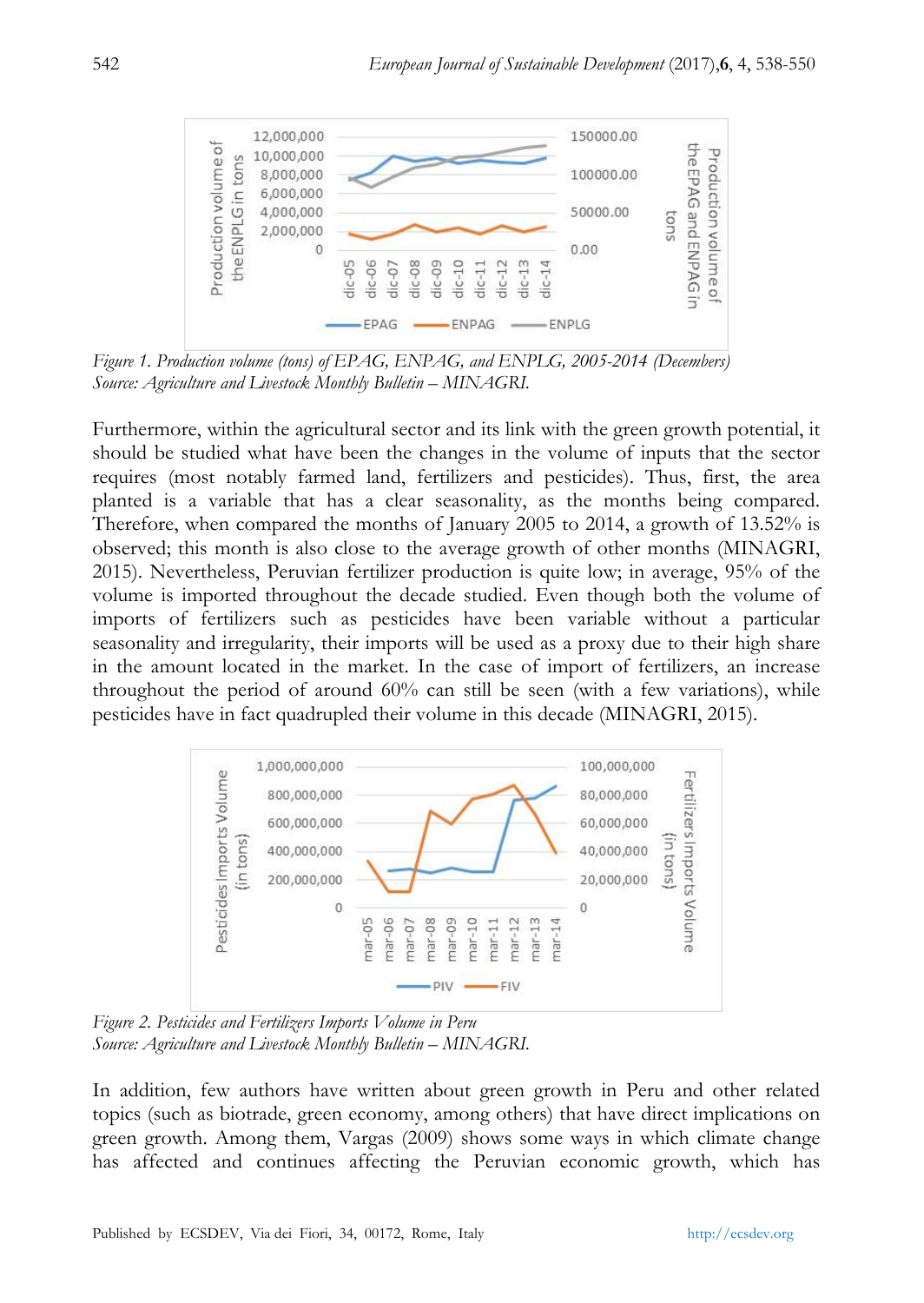influenced so far in its recent slowdown. From this author's research, it can be concluded that the Peruvian green growth has recently characterized not only by the undesirable trend of high GHG emissions but also by the fact that the same economic growth is endangered due to the consequences of climate change (e.g. the increasing frequency of the El Niño phenomenon and its livestock, fishing, agricultural and tourism consequences). Moreover, Orihuela (2014) studied the question of whether the resourcebased growth can be green and particularly inclusive in the Peruvian case, finding that both answers have been historically answered negative. Moreover, Fairlie (2013) notes that biotrade is one of the best alternatives for Peru to achieve green growth, through the sustainable use of Peru's biodiversity. Even though native biodiversity in 2014 represented 1% of exports to the United States (Fairlie, 2013), there is still plenty space for boosting it (from both the public and private sectors) within the Peruvian exports' structure in order to encourage green growth. In this regard, Garcia (2008) elaborates a list of environmentally preferable products for Peru (based on suggestions made by UNCTAD), which, while not belonging to the concept itself of biotrade, may foster Peruvian green growth.

### **4. Theoretical Framework**

In the academic debate about green growth, models including ecological footprint cannot be left aside due to its intrinsic relationship to sustainability and green growth. Thus, Dobos and Csutora (2010) calculated the ecological footprint through an input-output model on an open economy. After that, they describe a Leontieff model represented economy in the Equation 11, with their imports described by the Equation 22.

# Equation 1:  $x = Ax + e + c$

# Equation 2:  $i = C_A x + c_i$

Then, to include the concept of ecological footprint, the authors represent goods (demand, production, exports and imports) depending on the amount of land (natural resources). Therefore, the productive function will be based on a natural resource based factor: the land. Clearing that natural resources' proxy, Dobos and Csutora find the ecological footprint in terms of production, exports and imports included in the matrix described by the Equation 33. When this equation is expanded according to the equivalencies presented in the model, they found that in an open economy, the ecological footprint will depend on how land intensive are the final demand, capital accumulation, exports and imports.

**Equation 3:**  $FP_{dot} = l_1 x_t + l_1 (I - A)^{-1} i_t$ 

 <sup>1</sup> Where "x" is an n-dimensional vector of brute products, "c," an n-dimensional vector of consumed goods, "A," an nxn inputs matrix that includes the self-produced goods needed for the production of every unit, and "e," an n-dimensional vector of exported goods.

<sup>&</sup>lt;sup>2</sup> Where "i" is an addition of a vector of imported goods, " $C_A$ " an nxn matrix of imported inputs needed to produce every unit, and " $c_i$ " a vector of imported goods that satisfy the final demand.<br><sup>3</sup> Where  $l_1 x_t$  is the multiplication of the land requirements for every exported good times every exported

good, and  $l_1(I-A)^{-1}i_t$  is the multiplication of the land requirements for every imported good times every imported good.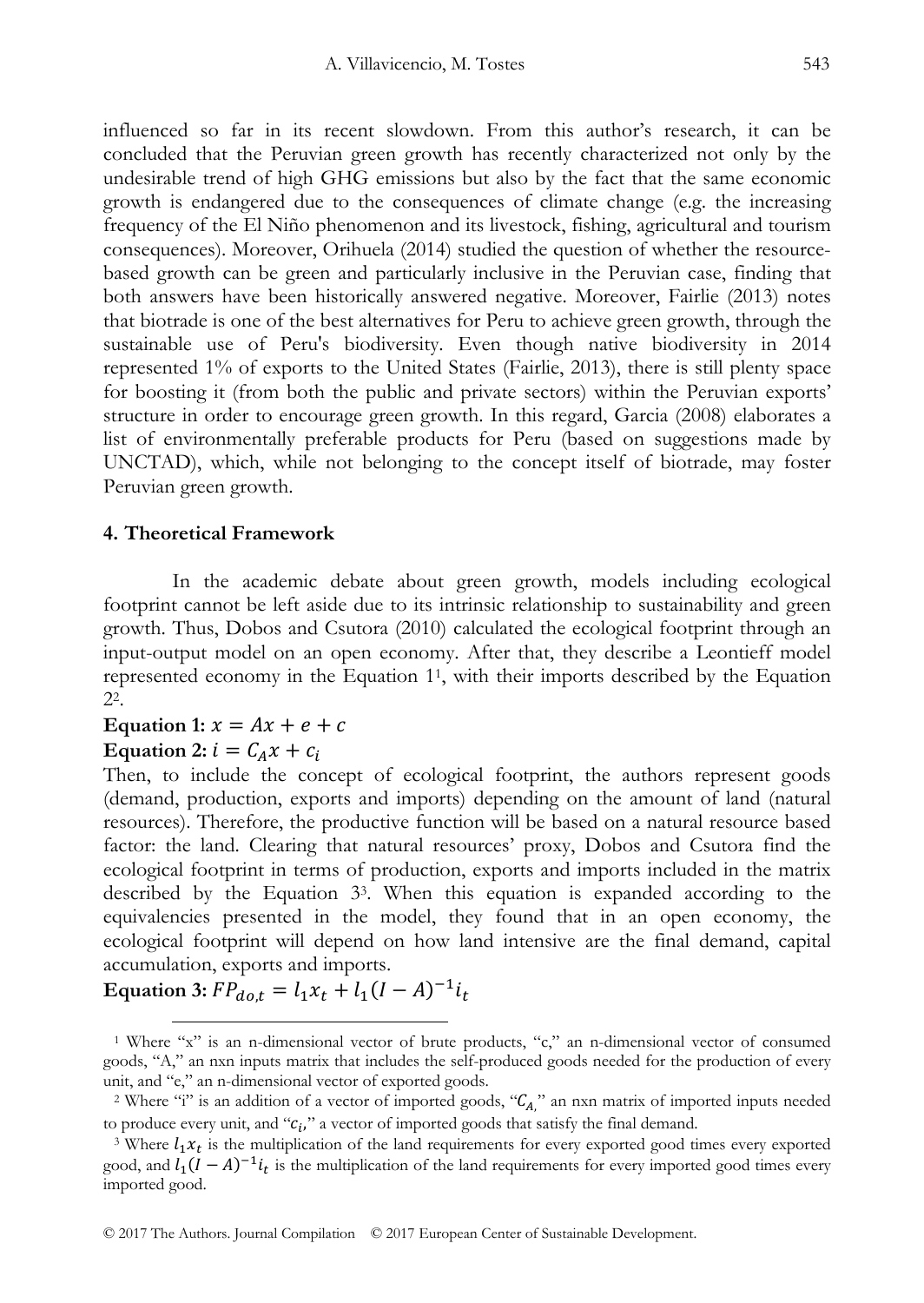However, it notes that there is no single methodology for measuring the ecological footprint, so every model can use different measurements. It states that the first to define the ecological footprint were Wackernagel and Rees (1996), who found it as demand of humans on nature, depending on the planet's capacity to produce and recover these natural resources. For example, Constanza defines the ecological footprint as *"the area of productive land and aquatic ecosystems required to produce the resources that the population consumes and to assimilate the wastes that the population produces, wherever that land and water are located"* (2000: 341). On the other hand, some institutions and academics (Quesada, 2007; SAS, 2009) measure the ecological footprint and carbon footprint, or the total emission of carbon dioxide through specific patterns of consumption and/or production. Finally, other models around sustainable development, natural capital and green growth are the Dasgupta-Heal-Solow-Stiglitz model (1974), the Asheim et al model (2007), the Benchekroun and Withagen model (2011), among several others.

# **5. Methodology**

Throughout this research, as a summary, the methodology aims to study the relationship between GDP (constant values at prices of 1994; of the total, agriculture, and the sum of agriculture and livestock GDP) with three groups of variables related to green growth: productive specialization, measured by production volumes of Environmentally Preferable Agriculture Goods (EPAG), Environmentally Non-Preferable Agriculture Goods (ENPAG), and Environmentally Non-Preferable Livestock Goods (ENPLG); inputs (measured by fertilizers imports volume, the pesticides imports volume and farmed land by main agriculture products); and a biotrade proxy, by OLS regressions.

In this regard, we have as endogenous variables of research to total GDP, the agriculture GDP and complement (some sections), the sum of the agriculture and livestock GDP (the three values at constant 1994 prices) due to the impact that is usually generated within productive specialization of countries. As a contrast, each of the exogenous variables detailed below has been seasonally adjusted to 12 months in order to remove the effect of annual averages and allow a comparison of a month to its equivalent in the previous year, which is compatible with the characteristics of the agricultural sector. In addition, these data have been placed on the value of natural logarithms to reduce differences generated by the magnitudes of the variables and by measurement units. After that data processing, some econometric OLS regressions (Equation 5)4, corrected by some tests of heteroscedasticity and autocorrelation.

# **Equation 5:**

 $ln(GDP_i)_d = \alpha_i + \beta_{i_1} ln(EPAG)_d + \beta_{i_2} ln(ENPAG)_d + \beta_{i_3} ln(ENPLG)_d +$  $\beta_{14}$  ln(FLA)<sub>d</sub> +  $\beta_{15}$  ln(FIV)<sub>d</sub> +  $\beta_{16}$  ln(PIV)<sub>d</sub> +  $\beta_{17}$  ln(BT)<sub>d</sub> +  $\epsilon_i$ 

 <sup>4</sup> Where "i" could be the total GDP, the agriculture GDP or the sum of the culture plus livestock GDP, "EPAG" are the Environmentally Preferable Agriculture Goods, "ENPAG" are the Environmentally Non-Preferable Agriculture Goods, "ENPLG" are the Environmentally Non-Preferable Livestock Goods, "FLA" are the Farmed Land Area, "FIV" are the fertilizers import volume, "PIV" are the pesticides import volume, "BT" is the biotrade volume exports, and "ℇ" is the statistical error.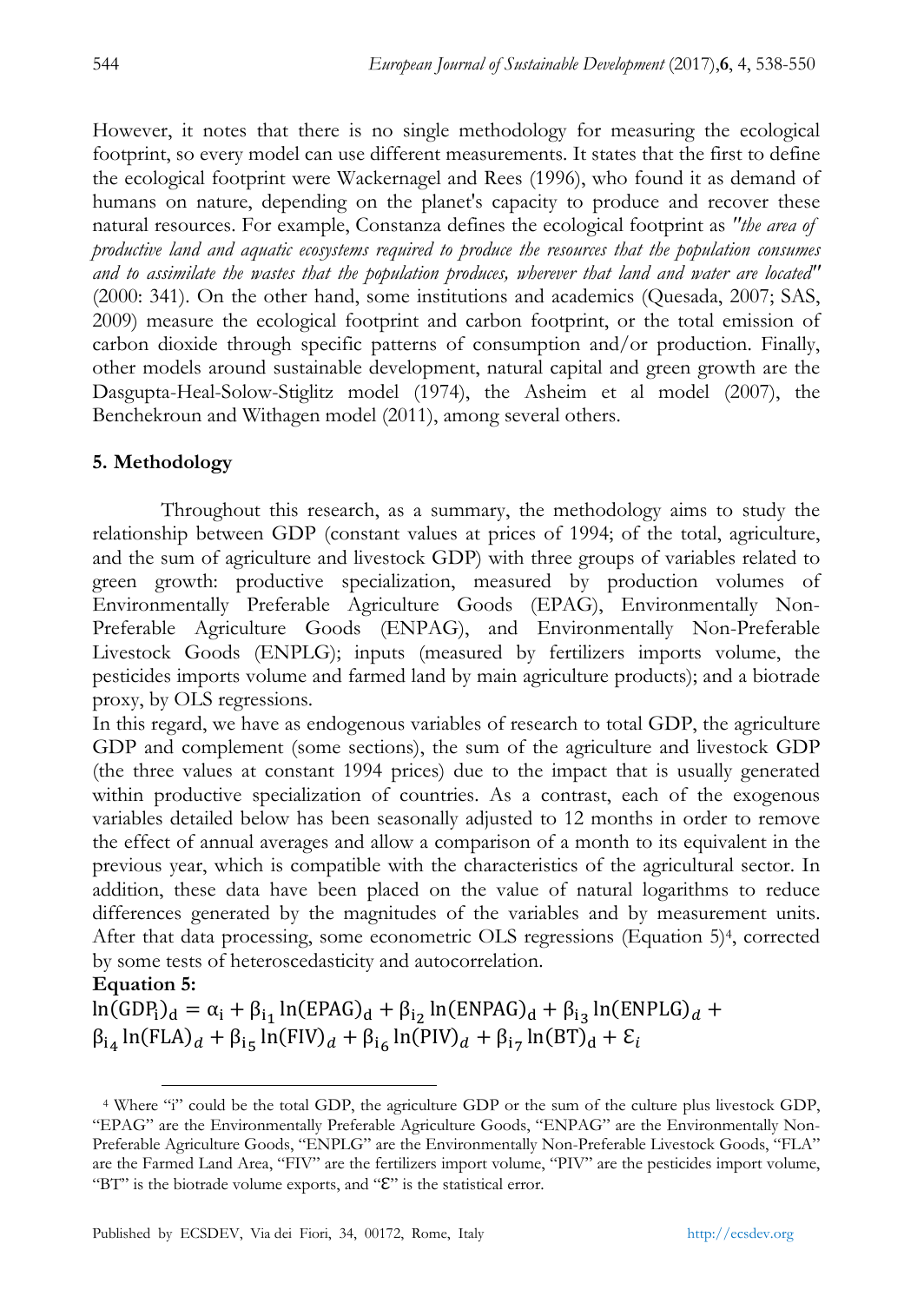Then, the selection of agriculture and livestock variables, whose correlations with the three GDPs will be sought in this study, is based on three criteria: accessibility to data by the Agriculture and Livestock Monthly Bulletins (MINAGRI); the willingness to gather existing research; and finding an econometric support for such relationships. Furthermore, in terms of agricultural activity, the definitions of EPAGs are taken from UNCTAD (1995), and landed to South American reality from Garcia (2008). As for the study of the impact of the ENPAGs, considering the limited data by the Agriculture and Livestock Monthly Bulletin, the only agriculture product which is considered as a proxy is rice. The choice of this product is based on its international recognition as the most environmentally harmful agricultural good for two reasons: with 10% of total emissions of GHG in the agriculture and livestock sector worldwide (FAO, 2014). But in the agriculture and livestock sector, rice is not the only non-preferable good; meat production is often closely linked to the "gray growth" or "non-green growth", due to the enormous production of GHG emissions (63% of the sector) that carries the manure of these animals (especially cow). Likewise, other variables to be studied are the agriculture sector's inputs because of their direct negative consequences: farmed land of the main agriculture products (FLA), the imports volume of fertilizers (IVF) and the imports volume of pesticides (IVP). Finally, for this research, the list of agriculture products used as biotrade offered by Fairlie (2013), is available in the monthly Agriculture and Livestock Monthly Bulletin. In that sense, the sum of the volumes of export of six products is the proxy that will be taken for the variable biotrade: cocoa, quinoa, cochineal, coca leaves, cat's claw and tare.

### **6. Results**

### **6.1 Peruvian Agriculture and Livestock Productive Specialization**

Agriculture and livestock sectors can contribute or not of in different ways to green growth. For the Peruvian case, as previously discussed, the variables that are taken into account are productive specialization in Environmentally Preferable Agriculture Goods (EPAG); Environmentally Non-Preferable Agriculture Goods (ENPAG); Environmentally Non-Preferable Livestock Goods (ENPLG); inputs whose use is not environmentally sustainable (farmed land, fertilizers and pesticides); and biotrade. The choice of these variables is based on multiple individually collected research works and on the availability of data obtained through the Agriculture and Livestock Monthly Bulletins done by the Ministry of Agriculture and Irrigation (MINAGRI). In addition, understanding the methodological requirement to include GHG emissions within the economic growth (Fairlie, 2013), this choice of variables has this approach too. For example, FAO (2015) evaluates the databases of the variables on the agricultural sector that produce higher GHG emissions and then suggests public policies related to them. Each of these policies may impact differently on a case-by-case analysis shown in the chart below.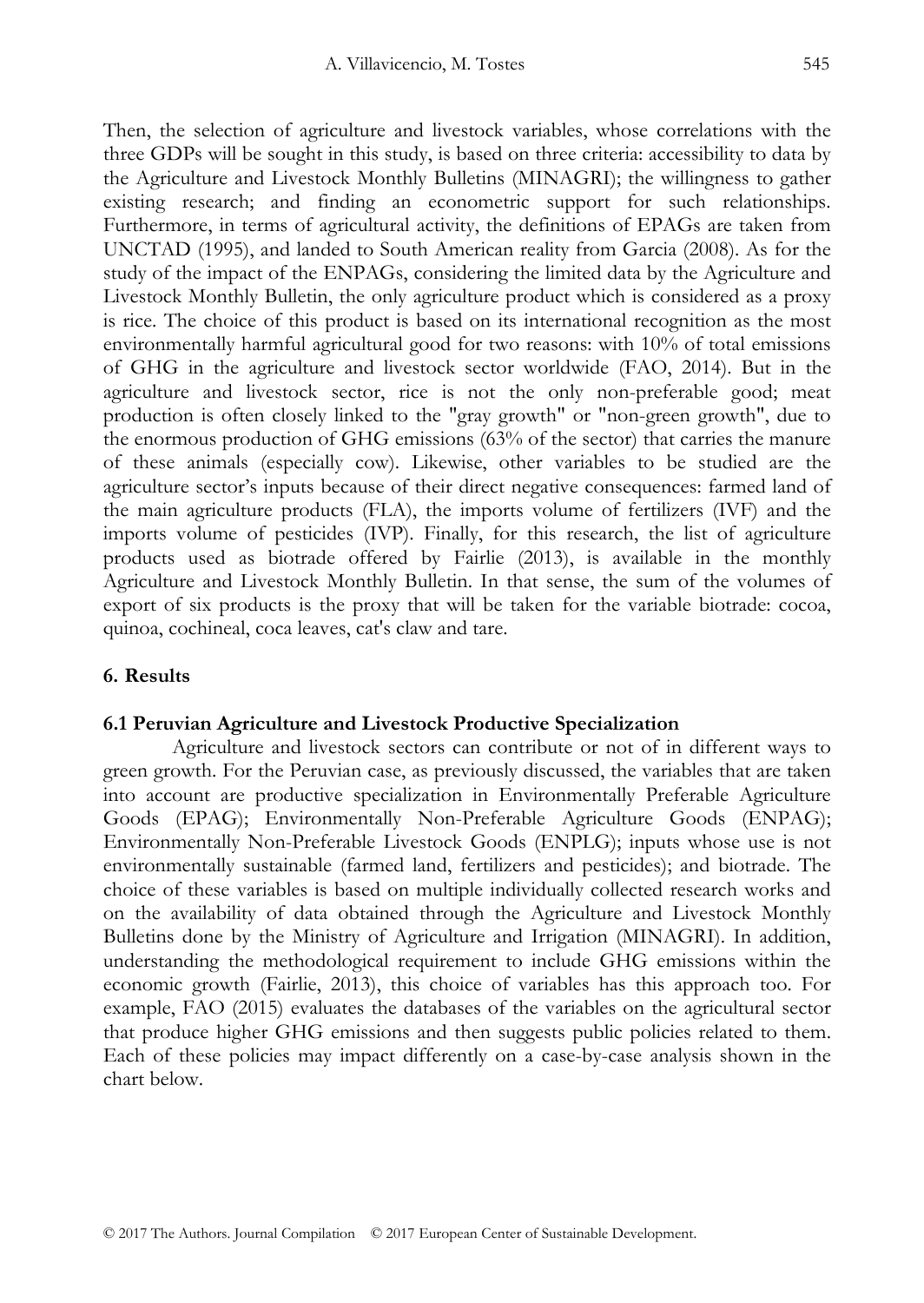| <b>OLS</b>     | In GDP       | In agr+livest. | In_agr     |
|----------------|--------------|----------------|------------|
| In EPAG d      | $-0.0191$    | $0.144**$      | $0.210*$   |
|                | (0.0429)     | (0.0608)       | (0.117)    |
| In ENPAG d     | $0.0654**$   | $0.213***$     | $0.337***$ |
|                | (0.0288)     | (0.0422)       | (0.0756)   |
| In ENPLG d     | $-0.0549***$ | $-0.0176$      | $-0.0330$  |
|                | (0.0135)     | (0.0203)       | (0.0311)   |
| In BT d        | $0.225***$   | $0.165***$     | $0.209**$  |
|                | (0.0153)     | (0.0282)       | (0.0773)   |
| In PIV d       | 0.00626      | $-0.0266$      | $-0.0242$  |
|                | (0.0141)     | (0.0206)       | (0.0272)   |
| In FLA d       | 0.00921      | $-0.0226***$   | $-0.0142$  |
|                | (0.00638)    | (0.00829)      | (0.0218)   |
| In FIV d       | 0.00109      | 0.0225         | 0.0441     |
|                | (0.0141)     | (0.0203)       | (0.0298)   |
| #observations  | 116          | 116            | 116        |
| R <sub>2</sub> | 0.696        | 0.650          | 0.482      |
| $*$ p < 0.1    |              |                |            |

 $** p < 0.05$ 

*Chart 1. Results from the OLS Regressions*  \*\*\* p < 0.01

Through those results, it could be concluded that the correlation coefficients of the ENPAGs are also positive and significant. Not only does this "coincidence" occur but these goods are also highly significant (less than 5%) for the regressions with the sum of the agricultural and livestock GDP is observed. Consequently, the economic growth of the last decade is one of the reasons why Peru also has specialized in ENPAGs, because the relationship is pro-cyclical. Moreover only one significant correlation coefficient (5%) is obtained with the ENPLGs, a negative one, due to the fact that the livestock imports grew strongly in the studied decade (MINAGRI, 2015). For example, imports of poultry meat have increased from 299,9 tons in January 2005 to 1.622,8 tons in December 2012. In order to achieve a general conclusion about the productive specializations in EPAGs, ENPAGs, and ENPLGs, all the results have to be considered simultaneously in terms of: significance, magnitude and sign. In this regard, it can be seen how the correlation coefficients between ENPAGs are always bigger and have greater significance than EPAGs do, for the three considered GDPs. This indicates that although both variables are pro-cyclical growth of GDP studied, economic growth is being "non-green" by the bigger magnitude of the coefficient of the EPAGs in comparison to the ENPAGs. Therefore, from the perspective of agriculture production specialization, economic growth of the last decade has been less green, given the higher correlation in ENPAGs, which is complemented by observations in the ENPLGs.

### **6.2 Agriculture and Livestock Sectors' Inputs Consequences on Peruvian Green Growth**

To make possible the agriculture and livestock sectors production, there is a large amount of inputs used, among which are the following: agricultural machinery, equipment and irrigation systems, veterinary products, seeds, among others. Nevertheless, between agriculture and livestock inputs, there are three usually considered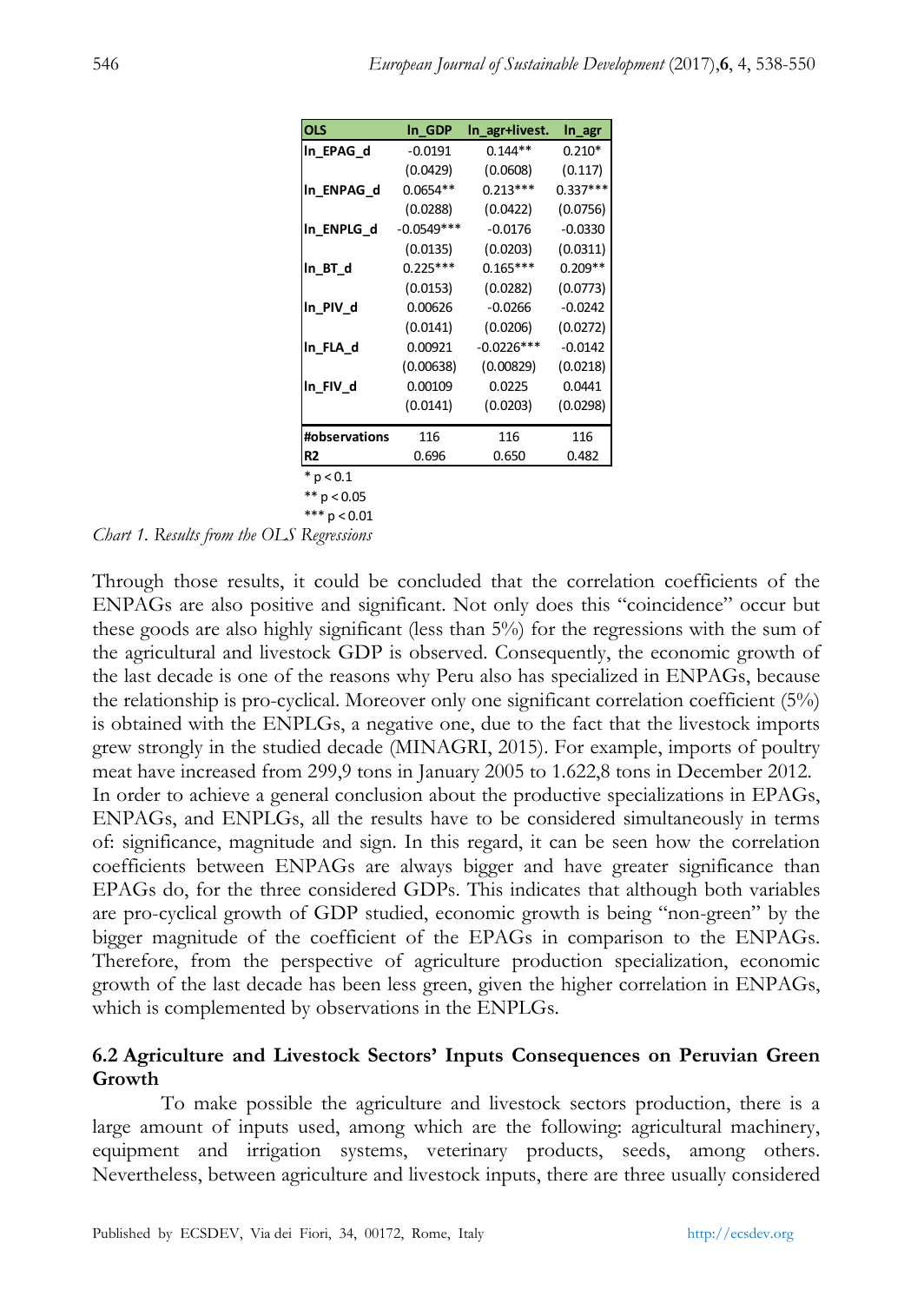as the most controversial due to their environmental consequences: farmed land (extensively speaking), fertilizers and pesticides. This is why the FAO (1997) states that the highest negative consequences on this sectors' pollution is due to inputs such as fertilizers and pesticides on water, air and soil where they are used. Finally, because of the data accessibility by the Agriculture and Livestock Monthly Bulletin, the econometric analysis regarding the relationship between agricultural inputs and the GDP is restricted to farmed land, fertilizer imports volume, and pesticides imports volume. For these three cases, OLS regressions were made with three seasonally adjusted series with natural logarithms amounts.

The results are clear: only in the case of agricultural GDP there is a highly significant correlation (less than 1%), while in the other two cases there are non-significant results. Nonetheless, the result might seem surprising, because the relationship between the two variables is negative. How is it possible that a smaller planted area generate a higher GDP? After clarifying that also the correlation coefficient is quite small, this negative relationship may be due to different reasons, such as the facts that the Peruvian agriculture and livestock sector, for several decades, is far from being the most productive economic activity (Verdera, 2007), and because of the increasingly high number of agricultural products imported and irregular agricultural trade balance (INEI, 2015) generated strong competition with the local agricultural sectors and simultaneously involved lower costs of foreign inputs from this sector.

As previously announced, the Peruvian fertilizer production is quite low while imports of these inputs exceeded 95% from 2005 to 2014 as an average (MINAGRI, 2015). Therefore, for this investigation, fertilizers import volume is taken as the proxy variable of fertilizers production. However, none of the three regressions linking that variable with the GDPs (although relevant to both cases of the agriculture GDP and the sum of agriculture and livestock GDP) has significant results. This raises at least two conclusions. First, the absence of these correlations does not imply that the import of fertilizers has not increased from 43.113 tons in January 2005 to 69.597 tons in December 2014 (MINAGRI, 2015). Unlike other variables, fertilizer imports have been quite irregular in their variation, without a clear cycle. Therefore, even taking away the seasons statistically influenced in these series, no significant results were obtained. As a consequence, the second conclusion is that maybe there should be another methodology that demonstrates the negative impacts of agriculture and livestock sectors to green growth through such inputs.

At last, in Peru, between 2007 and 2012, from the five most common types of pesticides, the use of three rose sharply, one maintained and the last one dropped. Thus, comparing 2007 with 2012, imports of acaricides quadrupled, rising from 133,1 to 579,8 tons; fungicides increased from 3.464,5 to 3.829,1 tons; pesticides and almost tripled (becoming by far the most widely used pesticide), reaching 8.987,9 tons. Moreover, during the same period, the use of insecticides was reduced by approximately 15%, while rodenticides were maintained in about 45 tons (INEI, 2014). However, OLS regressions made with the seasonally adjusted series do not provide significant results. That is why there is no clear relationship between the pesticides imports volume and the three GDP studied (although, just as with the above variables the two relevant to this case are the agricultural and the sum of agriculture and livestock).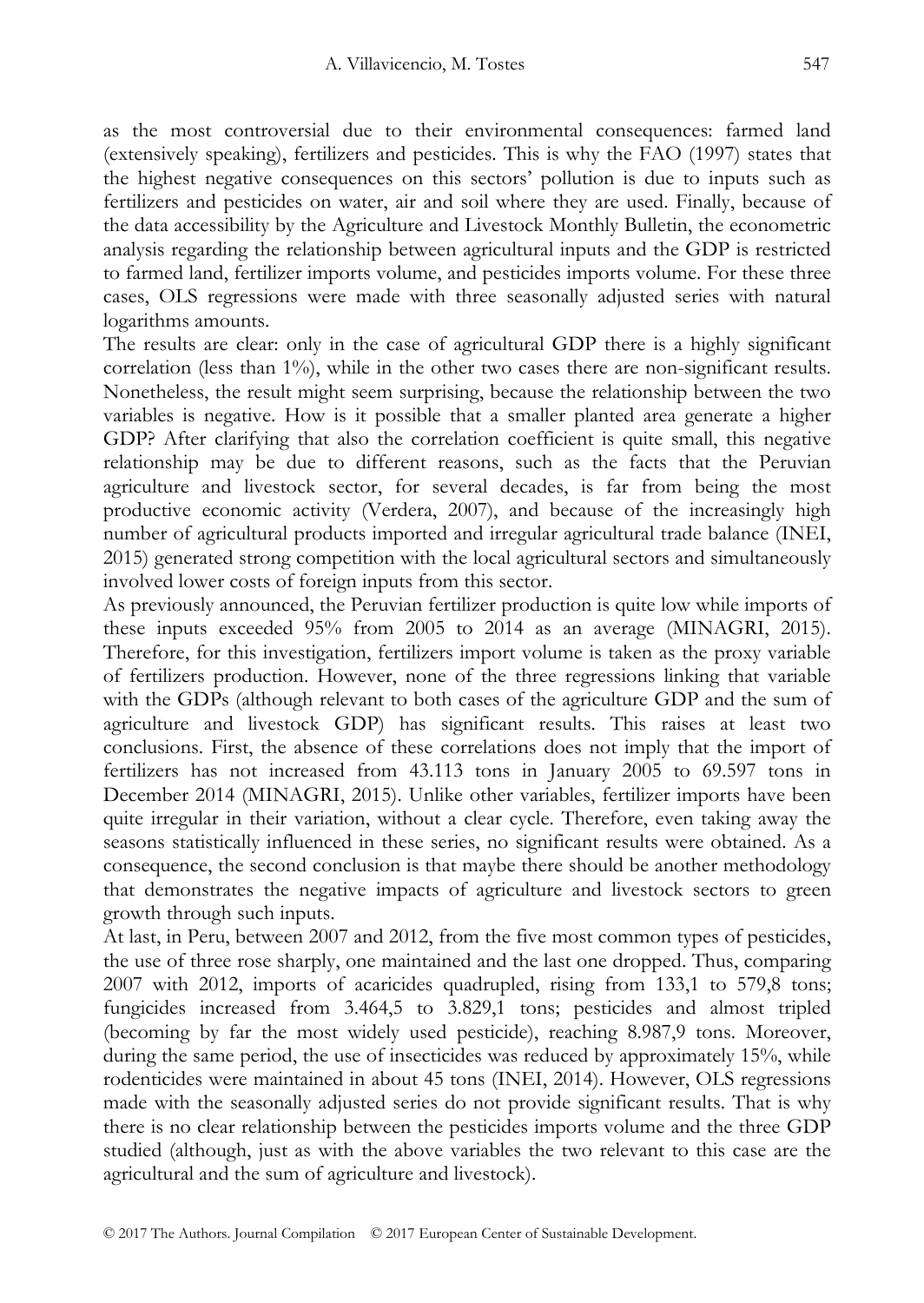# **6.3 Biotrade as a Green Growth Option**

*"We propose Biotrade as a green growth option",* stated Fairlie (2013: 1), to which he adds that, therefore, *"creates the need to work on the issue at different levels: in the proposals that arise in international forums, in the valuation of biodiversity and systematization of successful experiences".* In this statement, lies the relevance of questions to biotrade as a strategy to achieve green growth. To this end, then, it is essential to observe whether such activity has had any relationship with any of the three GDPs (total, agricultural and the sum of agriculture and livestock) and its explanations.

As shown in the econometric results, biotrade is positively correlated to a large extent and big significance with the three GDPs. In the first instance, it is observed that its significance increases (although its value decreases) when compared from agriculture to the sum of agriculture and livestock, which occurs for obvious reasons: the Peruvian biotrade is mainly agriculture (Fairlie, 2013) and no livestock is found on it (although there could be a great potential in this subsector). One of the surprises is that the biotrade generates a greater impact on total GDP that on agricultural GDP, in both cases with less than 1% significance. This situation may be because bio-products have been losing share compared with agricultural GDP (MINAGRI, 2015), but still have a positive and significant impact on total GDP.

Then, once found the pro-cyclical relationships between GDPs and biotrade, it is understandable that in fact biotrade can be taken as an option to obtain green growth. Acknowledging that it includes the concept of sustainable production itself, biotrade should be encouraged because it also increases economic growth. Exports of agricultural goods as cat's claw, tara, quinoa, cocoa, cochineal, the coca leaf, among others, should be exploited with sustainability criteria to promote long-term growth in Peru. Several scholars support this statement and complement it from different angles. For example, as argued by Fairlie (2009; 2013), it is essential to include sustainable agricultural development and biotrade as specific points within the agendas of the FTAs to be signed and that Peru is currently negotiating.

# **7. Conclusions and Final Remarks**

Throughout this research, from different variables, the contribution of the agriculture and livestock sectors to green growth in Peru from 2005 to 2014 was extensively studied. Thus, it was essential to analyze first the economic growth during that decade and then how much the third activity with more GHG emissions contributed to it: agriculture and livestock (MINAM, 2010). To do this, through OLS regressions with seasonally adjusted variables and logarithms, the relationships were studied (one by one) between economic growth and three groups of variables: productive specialization (in agriculture and livestock goods), environmentally preferable inputs, and biotrade.

In conclusion, there are several variables that may be used to study the agriculture and livestock sectors contribution to Peruvian green growth between 2005 and 2014. On the one hand, EPAGs and biotrade found a procyclical relationship, which demonstrates an important contribution to green growth. On the other hand, ENPAGs (to a greater extent than EPAGs) also found a pro-cyclical relationship; however, the higher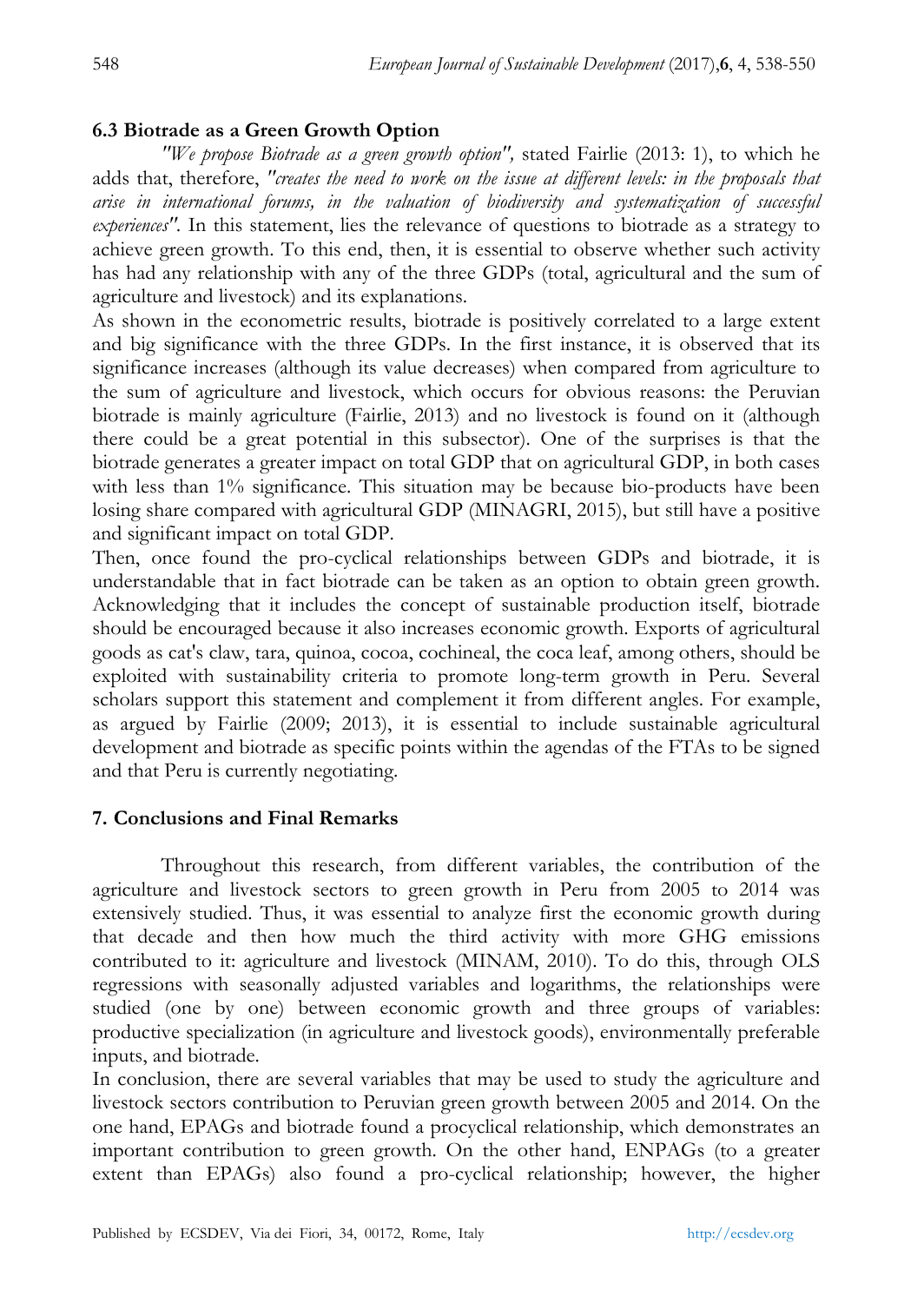significance and magnitude of these latter variables could determine that Peru's economic growth has been less green than before and is not sustainable over time. Finally, some variables found no greater significance through this methodology, such as inputs in the agriculture and livestock sector. In other words, the agricultural sector has variables that contribute positively and negatively, but currently the latter are the ones that have larger impacts on the sector.

Because of these observations, it is essential to promote biotrade as an alternative to green growth, and enhance the EPAGs through different incentives. In this sense, there are already public and private initiatives, including adherence to the Andean Biotrade Program, the BiodiversePerú Project, PerúNatura, the National Biotrade Promotion Program, among others. However, in Peruvian academic literature, there has been very little research on biotrade and about the impacts of such policies on bio-building, and in general on green growth. Therefore, the main suggestion for this case is to promote studies involving sustainable trade of different native products due to their positive impacts on green growth.

### **References**

- ASHEIM, BUCCHOLZ, HARTWICK, MITRA, & WITHAGEN. (2007). Constant savings rates and quasiarithmetic population growth under exhaustible resource constraints. *Journal of Environmental Economics and Management 53*, 213-229.
- BENCHEKROUN, & WITHAGEN. (2011). The optimal depletion of exhaustible resources: A complete characterization. *Resource and Energy Economics, Vol. 33 no. 3*, 612-636.
- Brundtland, G. H. (1987). *Our Common Future: Brundtland Report.* Ginebra: ONU.
- COMEX. (2013). La agricultura peruana impulsa las exportaciones no tradicionales. *Semanario COMEX Perú. Del 16 al 22 de diciembre de 2013*, 7-8.
- CONSTANZA, R. (2000). The dynamics of the ecological footprint concept. *Ecological Economics, vol. 32*, 341- 345.
- DASGUPTA, & HEAL. (1974). The optimal depletion of exhaustible resources. *Review of Economic Studies, Symposium on the Economics of Exhaustible Resources*, 3-28.
- Dobos, & Csutora. (2010). *The calculation of dynamic ecological footprint on the basis of the dynamic input-output model.* Budapest: Corvinus University of Budapest, Norway Grants.
- Fairlie, A. (2009). *La importancia creciente del desarrollo sostenible en la agenda comercial de Perú.* Lima: CISEPA.
- Fairlie, A. (2013). *Crecimiento verde y biocomercio: una mirada andina.* Lima: PUCP.
- FAO. (1997). *Lucha Contra la Contaminación Agrícola de los Recursos Hídricos.* Ginebra: FAO.
- FAO. (2014). Main contributors to GEI emissions.
- García, J. (2008). *Hacia Una Lista Potencial De Bienes Ambientales Para Sudamérica: Criterios Para Una Perspectiva De Desarrollo Sostenible.* Ginebra: ICTSD.
- INEI. (2014). *Perú: Anuario de Estadísticas Ambientales 2013.* Lima: INEI.
- INEI. (2015a). *Compendio Estadístico, Perú 2015.* Lima: INEI.
- Mendoza, & Tello. (2011). *Industrias extractivas y cambio climático en el Perú: vínculos y preocupaciones.* Lima: CEPES.
- MINAGRI. (2015). *Boletín Agropecuario Mensual. Diciembre 2014.* Lima: MINAGRI.
- MINAM. (2010). *Inventarios Nacionales de GEI 200-2009.*
- MINAM. (2012). *Indicadores de industria y crecimiento verde*. Retrieved from http://www.plataformadeconocimientoindustrial-lac.org/fileadmin/unido/files/projects/SERE\_2 /4.7.1\_Peru\_presentacion\_informe\_Per%C3%BA.ppt.
- Orihuela, J. C. (2014a). El crecimiento basado en recursos, ¿puede ser verde e inclusivo? El caso de Perú. In QUILLICONI, & PEIXOTO, *Los desafíos del crecimiento sustentable con inclusión en América Latina* (pp. 201-222). Buenos Aires: Editorial Teseo.
- Perú Ecológico. (2012). *Extinción... cara a cara*. Retrieved from http://www.peruecologico.com.pe /extincion.htm